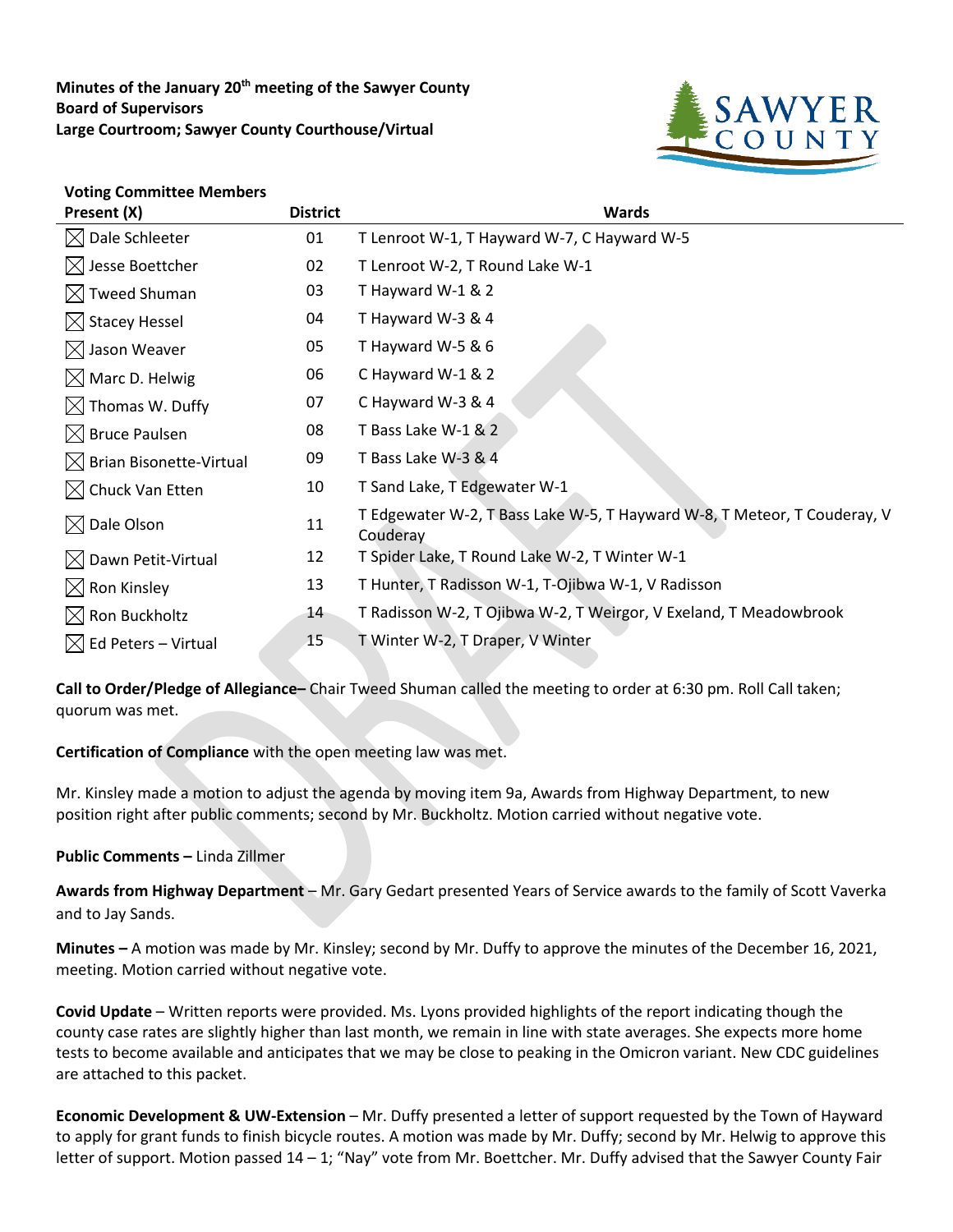will host a barn dance fund raiser at the fair grounds on June  $11^{th}$ . Mr. Ben Popp provided a Birkie update stating that there are nearly 13,000 skiers registered for the 2022 event, nearly a record number.

**Public Works Committee Chair Report –** Mr. Kinsley advised that the courthouse remodeling bids are due back by February 14<sup>th</sup>. A Certified Survey Map of California Avenue for the remodeling project was presented for approval. A motion was made by Mr. Weaver; second by Mr. Helwig to approve this map. Motion carried without negative vote.

**Zoning Committee Chair Report –** Mr. Kozlowski presented a rezone request #21-011 for Kevin Fischer, Terry & Marilyn Fischer to rezone all Forestry One to Residential/Recreational One. A motion was made by Mr. Boettcher; second by Ms. Hessel to approve this rezone request. Motion passed 14-0 with Mr. Olson abstaining.

**Land, Water and Forest Resources** – Written documentation attached. Mr. Kozlowski presented the Proposed Decontamination Ordinance for water invasive species. The ordinance would allow for fines to be assessed for individuals not abiding by the decontamination procedures. A motion was made by Mr. Bisonette; second by Mr. Weaver to approve the Resolution to Adopt Sawyer County Decontamination Ordinance. Motion carried without negative vote.

Mr. Paulsen presented an over the counter land sale request #002-109-12-3300 in the Town of Bass Lake. A motion was made by Mr. Buckholtz; second by Mr. Boettcher to approve this request. Motion carried without negative vote. Mr. Paulsen presented a second over the counter land sale request #176-106-04-0800 in the Town of Radisson. A motion was made by Mr. Buckholtz; second by Mr. Kinsley to approve this request. Motion carried without negative vote. Mr. Paulsen presented the 2022 Forestry Annual Plan for approval. A motion was made by Mr. Schleeter; second by Mr. Helwig to approve this Plan. Motion carried without negative vote.

**Public Safety Report** – No update

**Health and Human Services** – Mr. Schleeter presented the SCHHS APS Guardianship Policy Draft that was approved at the HHS Board meeting. A motion was made by Mr. Olson; second by Mr. Buckholtz to approve this Policy Draft. Motion carried without negative vote. Mr. Schleeter advised that the Senior Resource Center is in dire need of volunteer Meals on Wheels Drivers and requested members of the public to consider volunteering for this public service.

**Finance Committee** – Mr. Paulsen presented a Resolution to Increase the 2022 Criminal Justice Budget for the TAD Grant Application that has been approved at the State level. A motion was made by Mr. Kinsley; second by Mr. Duffy to approve this Resolution. Motion carried without negative vote.

Mr. Paulsen advised that Sawyer County Housing Authority has requested that \$300,000 of Sawyer County ARPA funds be approved for the building of two housing duplexes on Hwy 27 South. Combined with their funds and a mortgage loan they would assume, this would allow the buildings to break ground in September. A motion was made by Mr. Helwig; second by Mr. Buckholtz to approve this Resolution. Motion carried without negative vote.

**Municode Codification** – Mr. Hoff advised that due to a change order in one section of the code, he recommends this item moves forward to a future meeting. No action was taken.

**Ad Hoc Recruitment Committee** – A motion was made at 7:28 pm by Mr. Duffy; second by Mr. Buckholtz to enter closed session pursuant to Wisconsin Statute 19.85(1)(c) to consider employment, promotion, compensation or performance evaluation data of any public employee over which the governmental body has jurisdiction or exercises responsibility. Roll call vote was taken and passed 15 – 0 with "aye" votes from Schleeter, Boettcher, Shuman, Hessel, Weaver, Helwig, Duffy, Paulsen, Bisonette, Van Etten, Olson, Petit, Kinsley, Buckholtz, and Peters.

At 7:53 pm a motion was made by Mr. Boettcher to return to open session; second by Ms. Hessel. Motion carried without negative vote.